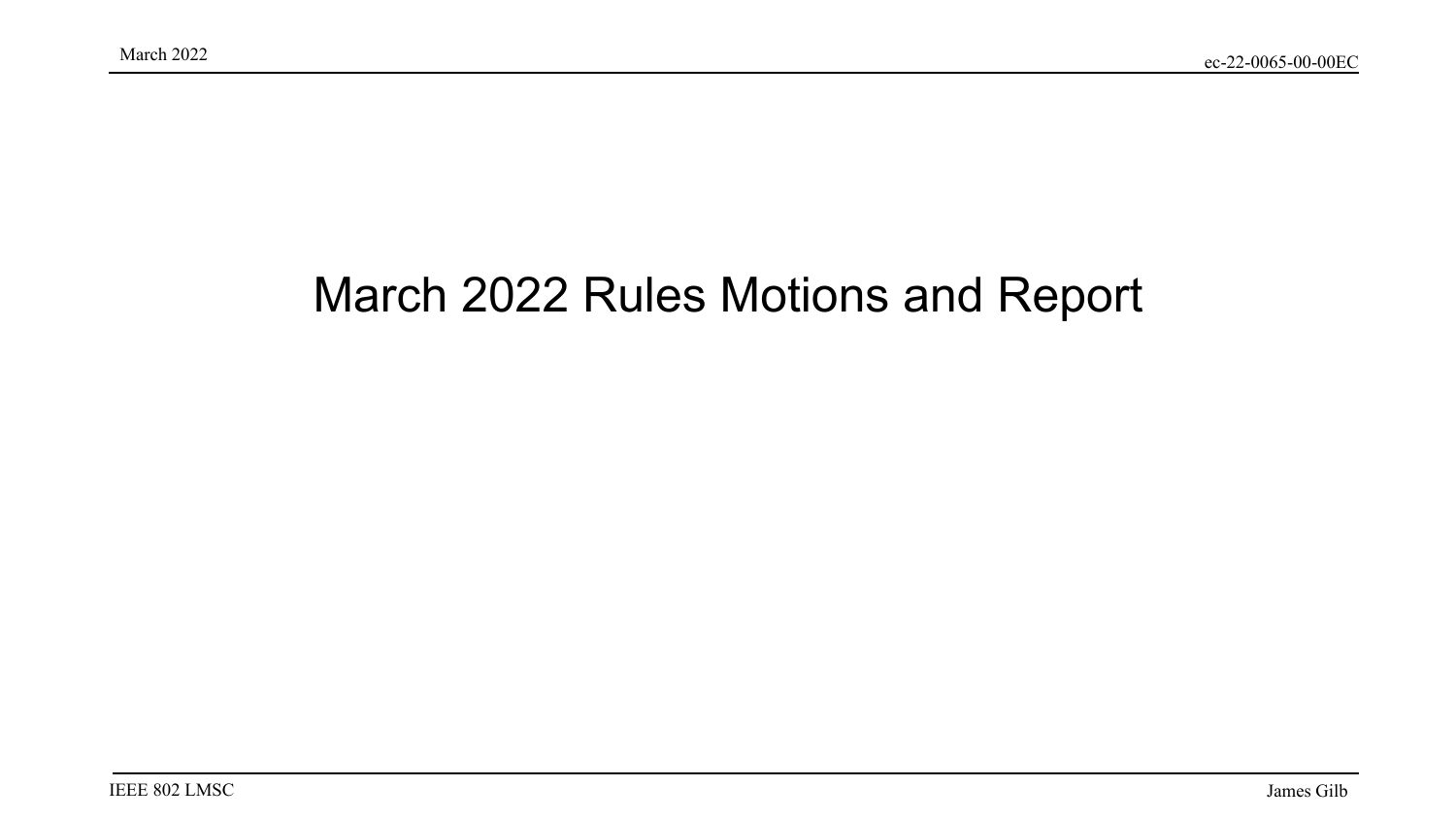### Items for today

- 2 changes to WG P&P taken as one vote
	- Add that only abstain with 'lack of technical expertise"
	- Clarify that loss is for failing " to return 2 of the last 3 or 2 consecutive Working Group Letter Ballot Series"
	- Both changes in section
- Update on draft sharing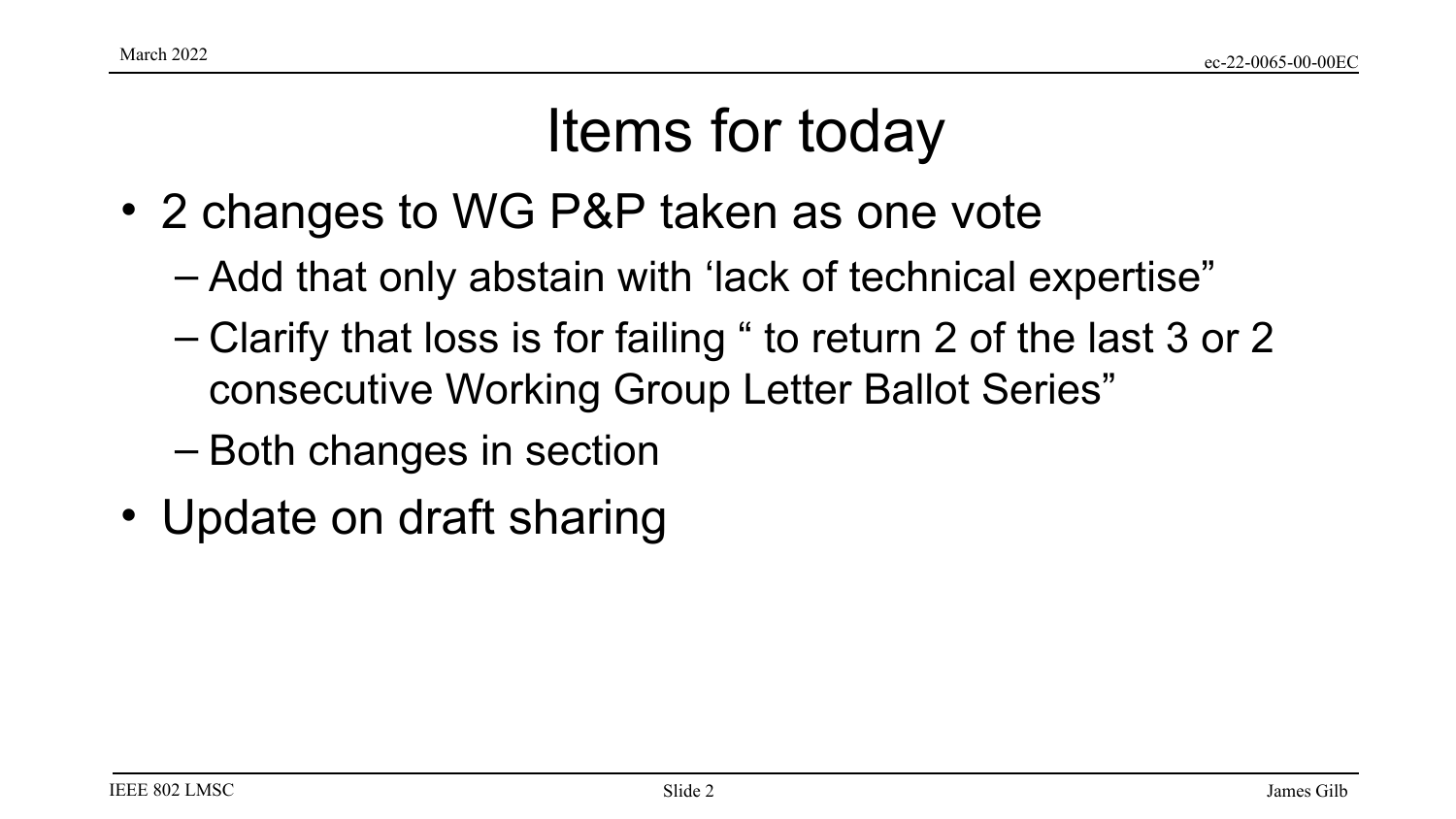### WG P&P: Retention of Membership

- A Letter Ballot Series is the initial ballot plus any recirculation letter ballots on that question.
- A voting member that fails to return 2 of the last 3 Working Group Letter Ballot Series in which they are eligible to vote loses membership. Their previous Session Attendance Credits do not count towards regaining voting membership. Abstaining, other than for 'lack of technical expertise', is not considered returning a ballot.
- If a Working Group letter ballot closes within 14 days prior to a Session, any changes to voting membership resulting from the ballot shall be delayed until the end of that Session.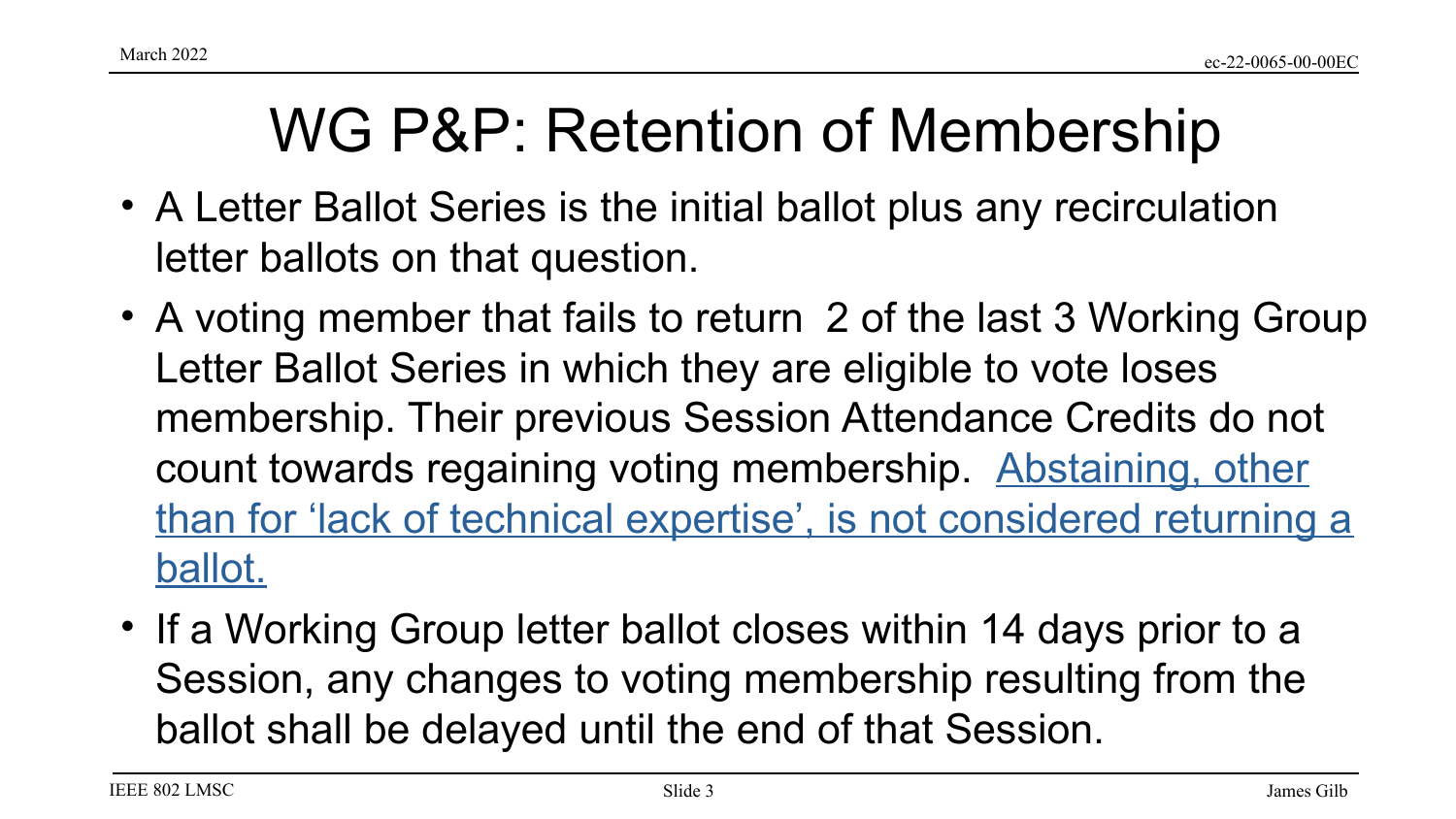## WG P&P: Membership retention

- Another suggestion:
	- $-$  A voting member that fails to return 2 of the last 3 or 2 consecutive Working Group Letter Ballot Series in which they are eligible to vote loses membership.
- What is the feeling of the LMSC?
- "A Letter Ballot Series is the initial ballot plus any recirculation letter ballots on that question."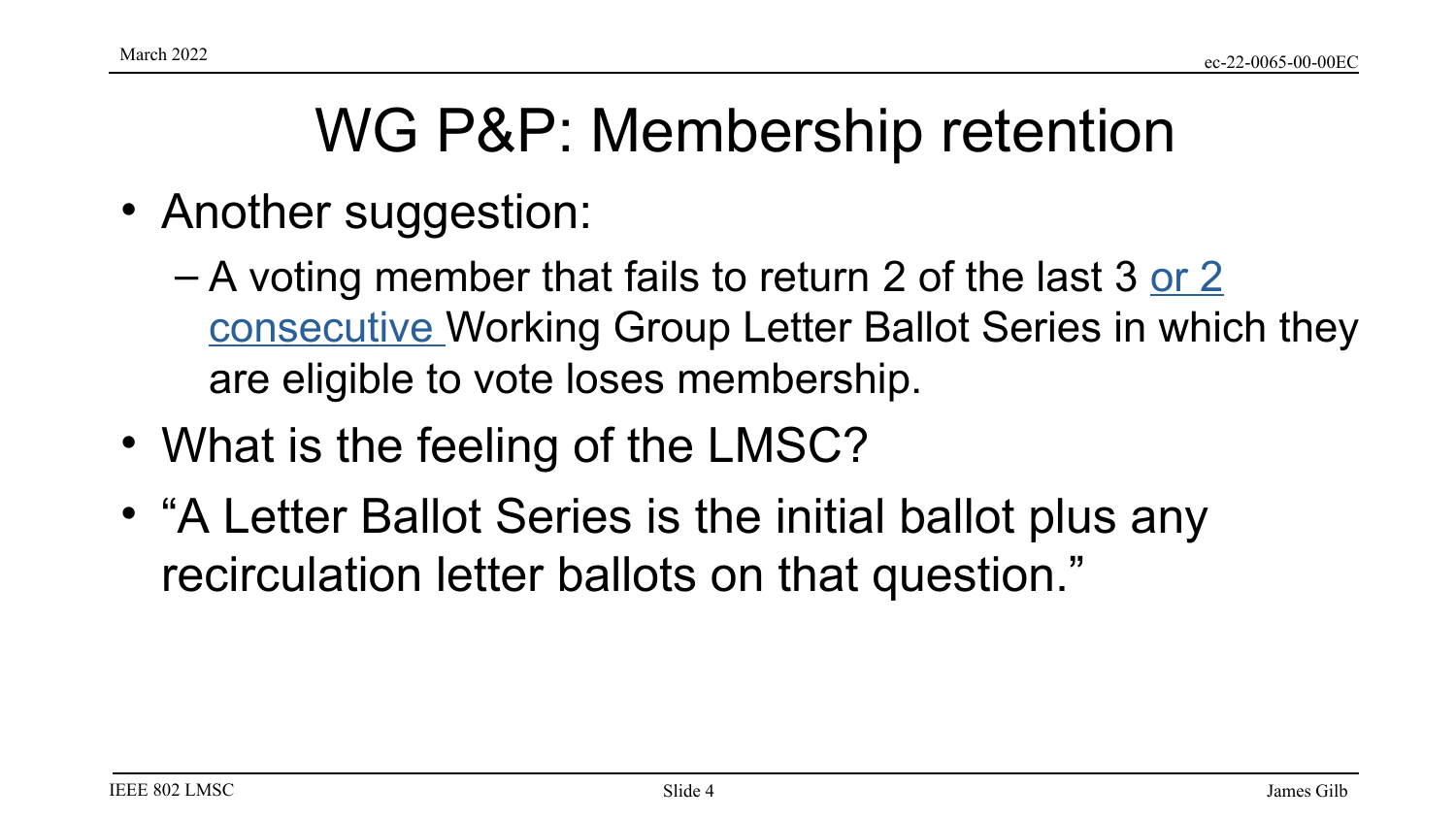March 2022

#### 13.0 Revision of the IEEE 802 LMSC Working Group Policies and Procedures

- Revisions to this document shall be submitted by a Standards Committee member to the Standards Committee no less than 30 days in advance of a Standards Committee Vote to approve them. The Standards Committee member proposing the revision may modify the proposed revision during the 30 days prior to a Standards Committee Vote (in response to comments). Insufficient time to consider complex modifications is a valid reason to vote disapprove. A motion to revise this document shall require a vote of approve by at least two thirds of all voting members of the Standards Committee. If approved, revisions become effective at the end of the Standards Committee meeting where the vote was taken or when the final result of the Standards Committee electronic ballot is announced by the Standard Committee Chair or designee.
- We have 6 officers, 7 voting WG/TAG chairs
	- 13 voting members, 2/3 approval is 9 affirmative votes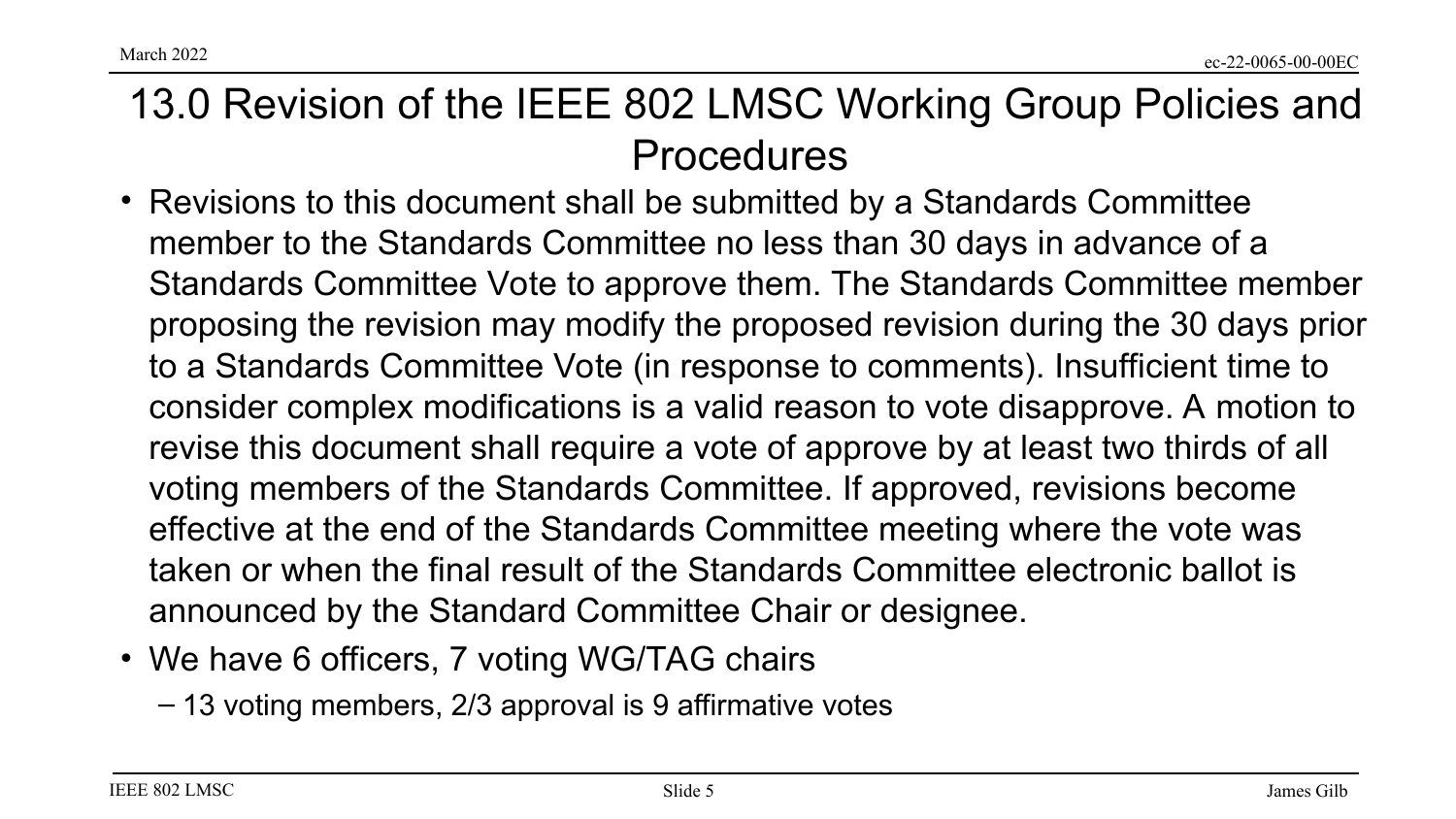# IEEE LMSC WG P&P motion

- This motion is brought under Clause 13.0 "Revision of the IEEE 802 LMSC Working Group Policies and Procedures" of the IEEE 802 LMSC WG P&P.
- Moved: Approve changes to the IEEE 802 LMSC Working Group Policies and Procedures as detailed in slides 3 and 4 of ec-22- 0065-00.
- NOTE: This results in a change to the WG P&P that takes effect after the close of the plenary session.
	- Moved: Gilb
	- Second:
	- Vote: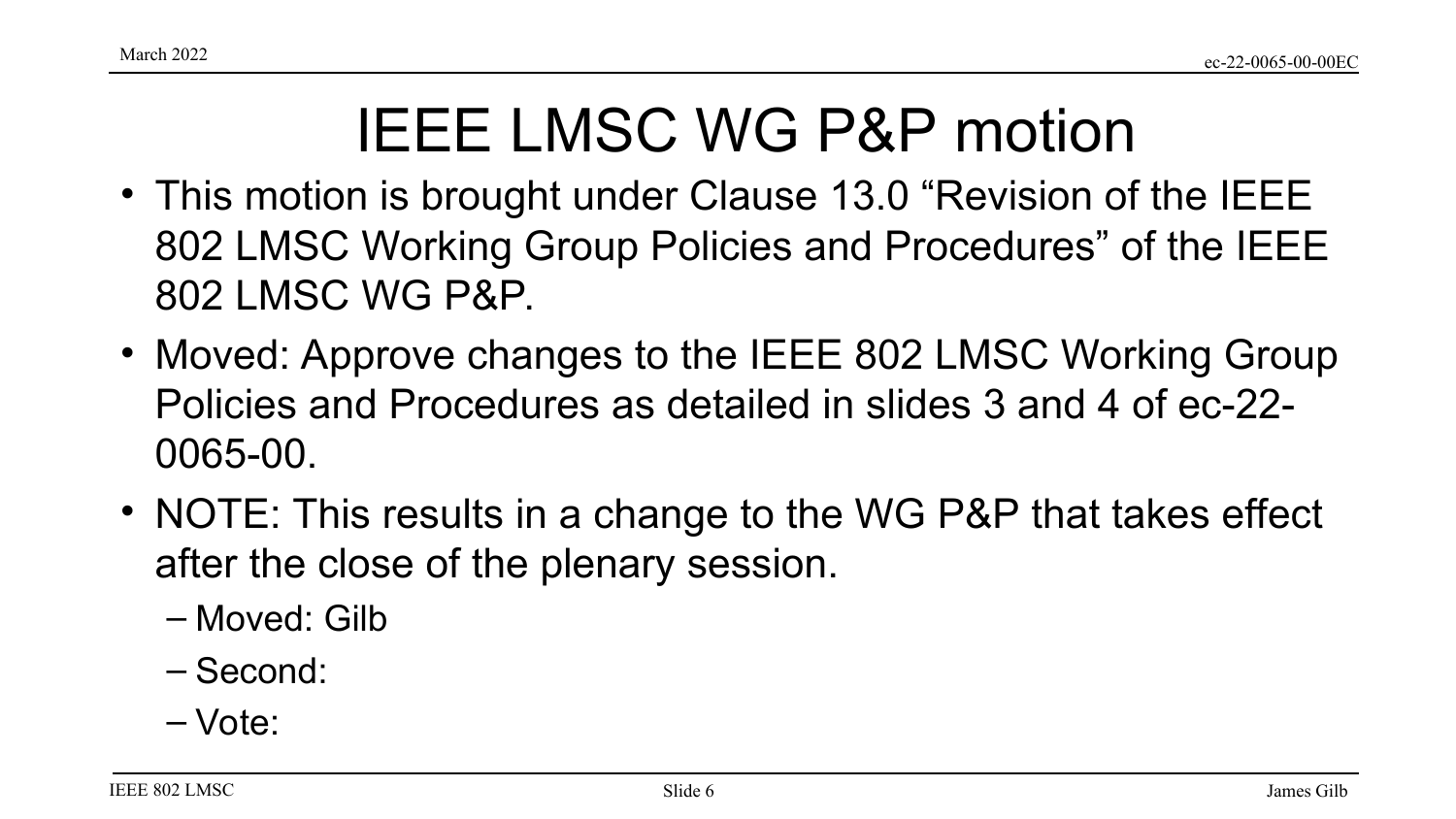# Draft Sharing Update

- In Dec. 2020, SASB clarified the rule for sharing drafts.
- The SASB OpsMan now says:
	- 6.1.3.2.2 Sharing drafts with IEEE SA Working Groups and IEEE
	- Standards Committees When sharing the draft with another IEEE SA Working Group or IEEE Standards Committee, an appropriate cover page shall be included and is available from the IEEE SA Program Manager. The Working Group Chair shall copy their Standards Committee Chair, IEEE SA Program Manager, and IEEE SA IPR Staff.
- We have some clarification and simplification from IEEE Staff
- Discussion is on-going